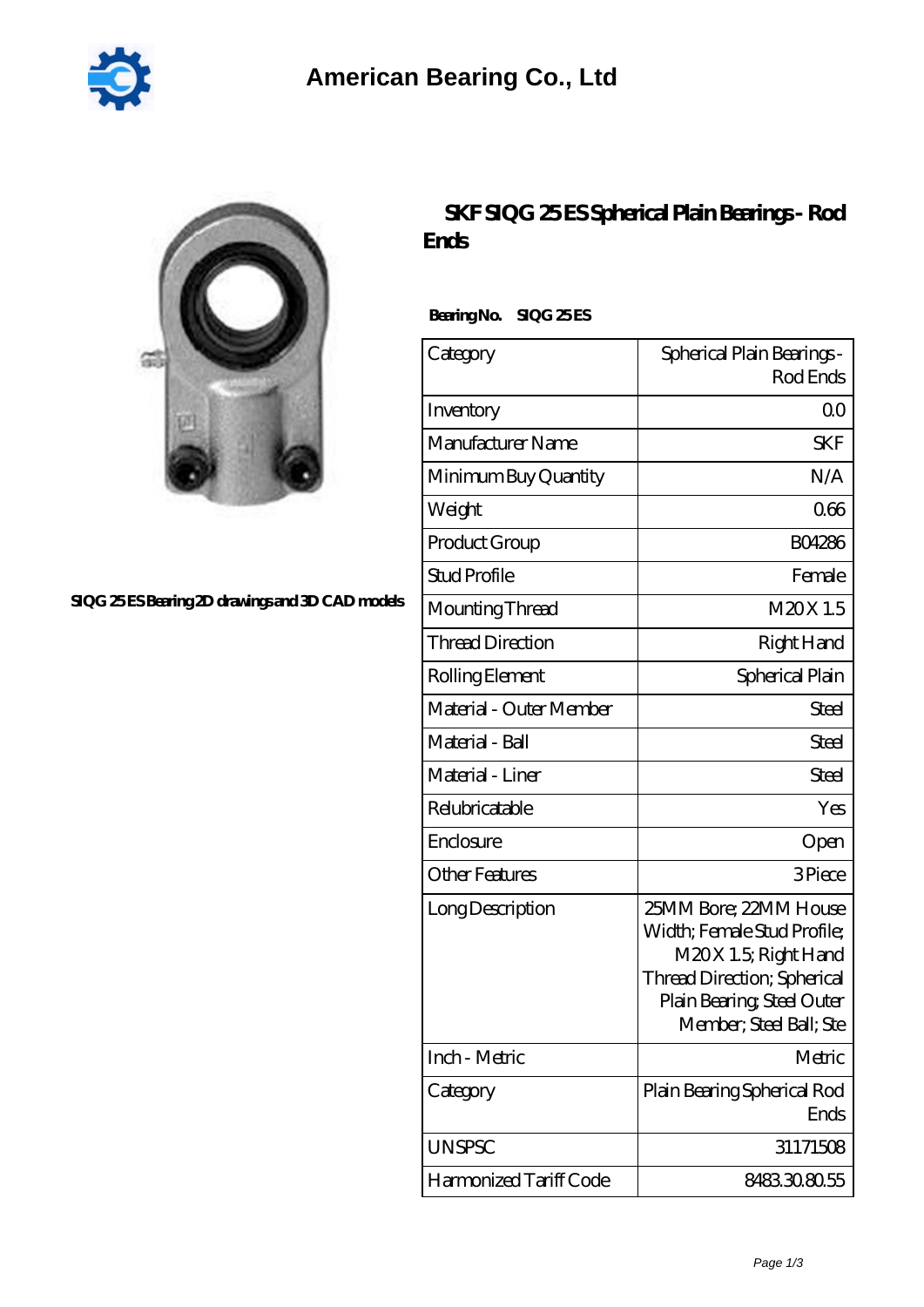

| Noun                                            | Bearing                    |
|-------------------------------------------------|----------------------------|
| Keyword 3                                       | Rod End                    |
| <b>Keyword String</b>                           | Plain Spherical Rod End    |
| Manufacturer URL                                | http://www.skf.com         |
| Manufacturer Item Number                        | SIQG 25ES                  |
| Weight/LBS                                      | 1.455                      |
| d                                               | 0.984 Inch   25 Millimeter |
| <b>Ball Width</b>                               | 0.984 Inch   25 Millimeter |
| Housing Width                                   | 0.866Inch   22 Millimeter  |
| bore diameter:                                  | $25$ mm                    |
| d                                               | $25 \text{mm}$             |
| d <sub>2</sub> max.                             | $62 \text{mm}$             |
| B                                               | $25$ mm                    |
| G                                               | M 20x1.5                   |
| $C_1$ max.                                      | $22$ mm                    |
| $h_1$                                           | $65 \text{mm}$             |
|                                                 | $4^{\circ}$                |
| $\mathrm{d}_{\mathsf{k}}$                       | 355mm                      |
| $\mathrm{d}_4$ max.                             | $32$ mm                    |
| $l_3$ min.                                      | $29$ mm                    |
| $l_4$ max.                                      | $97$ mm                    |
| $l_7$ min.                                      | 26mm                       |
| N max.                                          | 55 mm                      |
| $N_1$ max.                                      | 20mm                       |
| $r_1$ min.                                      | 06 <sub>mm</sub>           |
| Size bolt with internal<br>hexagon              | M8                         |
| Tightening torque bolt with<br>internal hexagon | 23N<br>m                   |
| Basic dynamic load rating C                     | 48kN                       |
| Basic static load rating $C_0$                  | 69.5kN                     |
| Specific dynamic load factor<br>K               | 100N/mm <sup>2</sup>       |
|                                                 |                            |